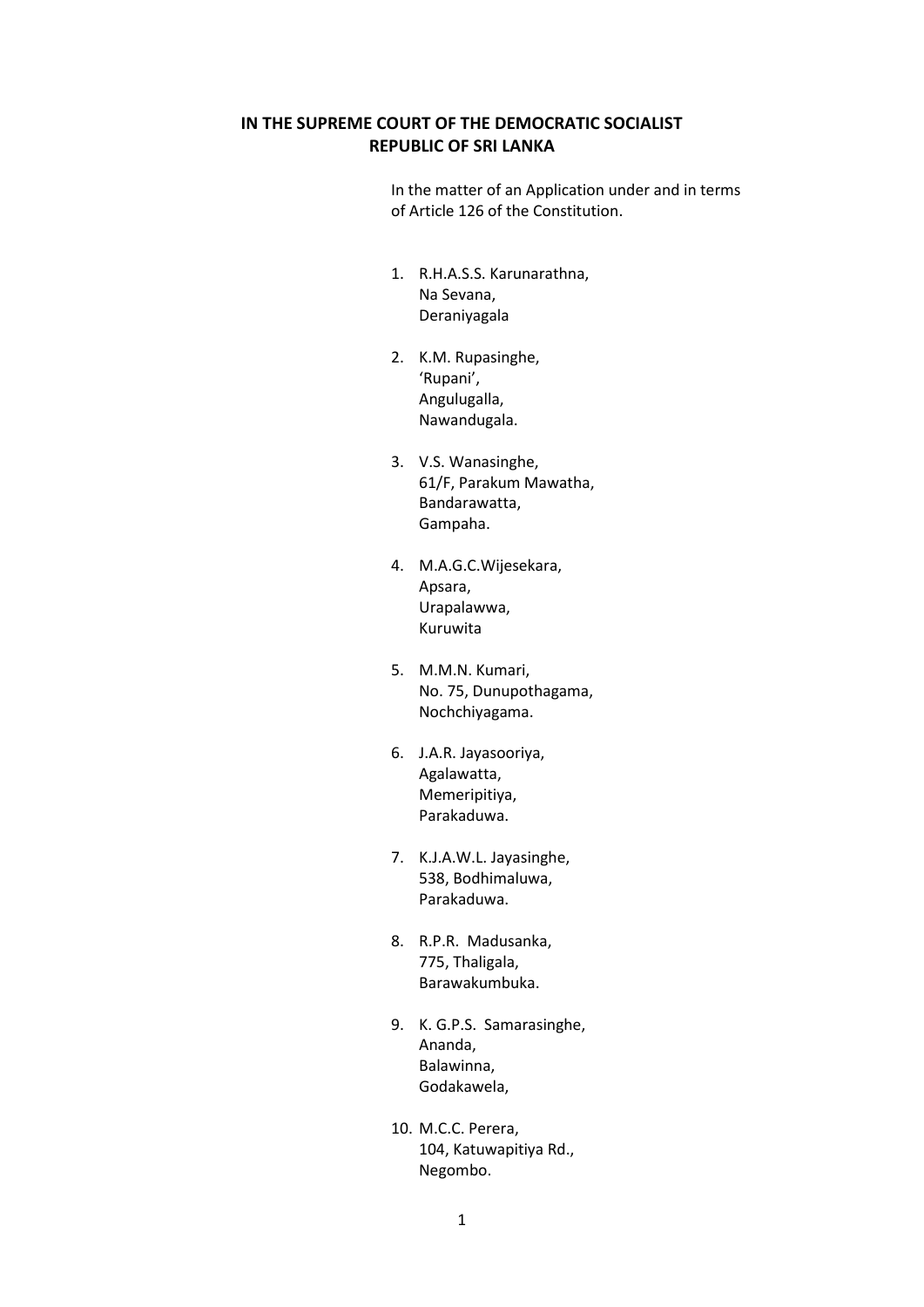- 11. D T Ratnayaka , 289/4, Thalapatuhenpita North, Kiribathgoda, Kelaniya.
- 12. K.K.C. Harshanai, 265C, Hidakaraldeniya, Ihalamitiyala, Matara.
- 13. B.L.S. Madhushani, Thekkawatta, Jayawardane Mawatha, Malimbada.
- 14. W.P. Heshan, 85/3, Silverwaliwatta, Koralaima, Gonapola.
- 15. D.M.M. Menaka, 01, Pahalaramawa, Ketawala, Landewala, Haliela.
- 16. P.M.A. Nipunika, Boyawalana, Kappetiwalana, Alawwa.
- 17. C.D. Padmaperuma, 493/2B, Sirrimedurawatta, Meegoda.
- 18. M.G.N. Dilhani, 58, Rathmalkaduwa, Gampola.
- 19. H.P.S.T. Wickramaratna, 538, Thalliyadda, Dorawaka.
- 20. W.M.N. Udayajeewa, Udakumbura, Pussallawagama, Pussallawa.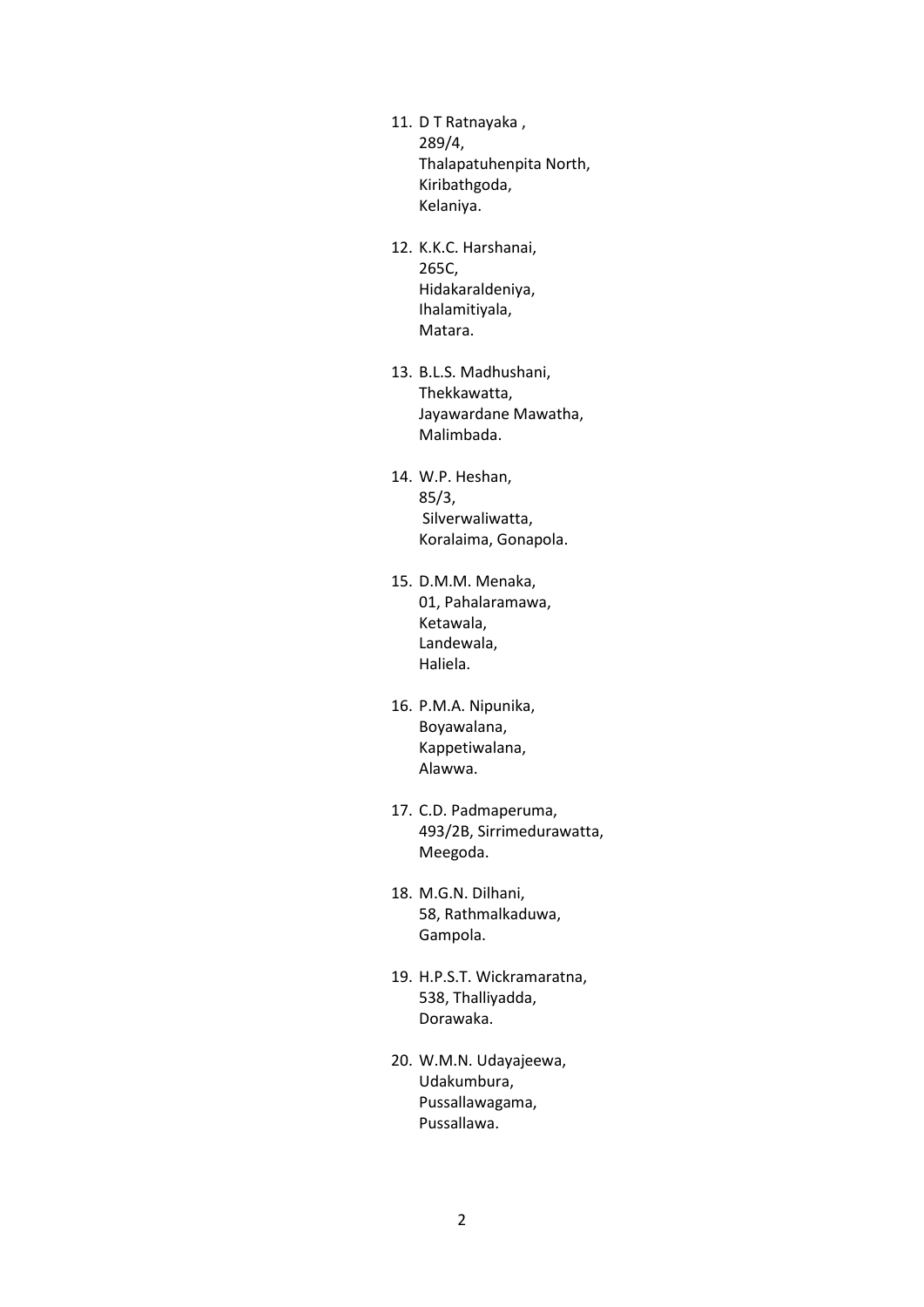- 21. H.P.T. Subashini, B2/65, Beligodapitiya, Rambukkana.
- 22. D.A.U. Sandamini, 87, Sri Piyarathana Road, Bandaragama.
- 23. H.P.S. Rasadari, 195C, Moragahakandawatta, Vilegoda, Kalutara North.
- 24. D.C. Dahanayake, 19, Poramba Lane, Akuressa.
- 25. H.M.S.T. Sandaruwan, 118, Isuru Vimana, Munagama, Horana.
- 26. N.H.M. Lakmini, Maduranga, Ankenduwa Kapuduwa, Thihagoda, Matara.
- 27. K.B.T.U.K. Bandara, 711/A, 2 Piyawara, Anuradapura.
- 28. R.M.C.L. Weerasinghe, Hitawala, Hiriwadunna.
- 29. L.B.U. Sandamali, 357/87A, Gallawatta, Raddoluwa, Seeduwa.
- 30. B.S. Thisarasinghe, Godaparagahawatta, Yatalamatta, Galle.
- 31. R.M.A.P. Ramanayake, 43/C-4, Pragathi Mawatha, Udariyagama, Peradeniya.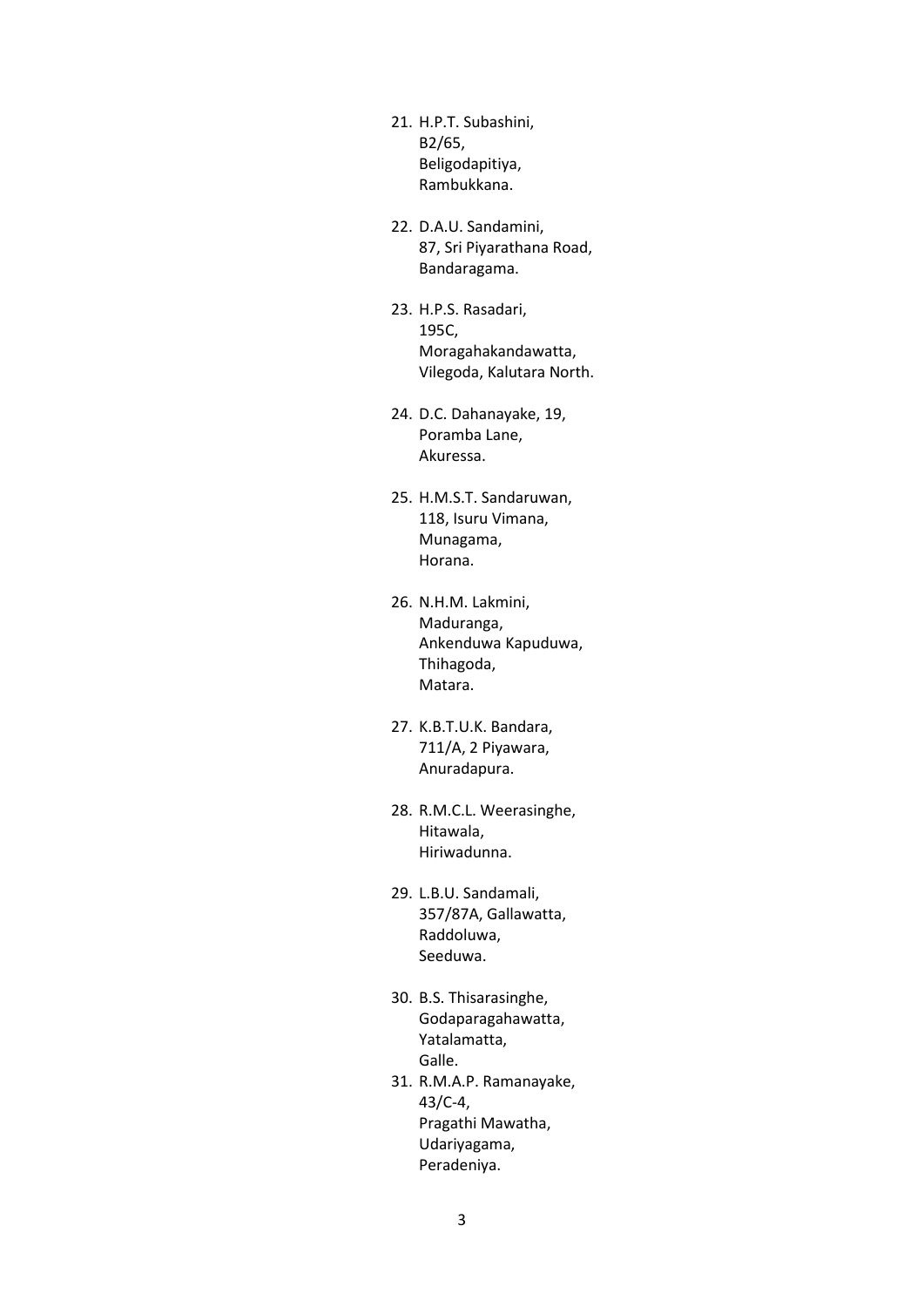- 32. N.A.S.D. Madushani, 14, 4<sup>th</sup> Piyawara, Ruwaneliya, Nuwaraeliya.
- 33. G.L.I. Dhananjani, 548/55,Daminnagahawatta, Kimbulapitiya.
- 34. H.M.N.G.C. Bandara, 117, Udalumada, Rikillagaskada
- 35. S.D.N.C. Fernando, No. 16, Giragama Land Sale, Kuriwela, Ukuwela

*Petitioners*

SC FR No. 09/2015 Vs.

- - 1. University Grants Commission, No. 20, Ward Place, Colombo 7.
	- 2. The Chairman, University Grants Commission, No. 20, Ward Place, Colombo 7.
	- 3. Additional Secretary (Academic Affairs and University Admissions), University Grants Commission, No. 20, Ward Place, Colombo 7.
	- 4. Mr. W.M.N.J. Pushpakumara, Commissioner General of Examinations, Department of Examinations, P.O.Box 1503, Colombo.
	- 5. Secretary, Ministry of Higher Education, No. 20, Ward Place, Colombo 7.
	- 6. The Registrar, University of Colombo, 94, Cumarathunga Munidasa Mawatha, Colombo 3.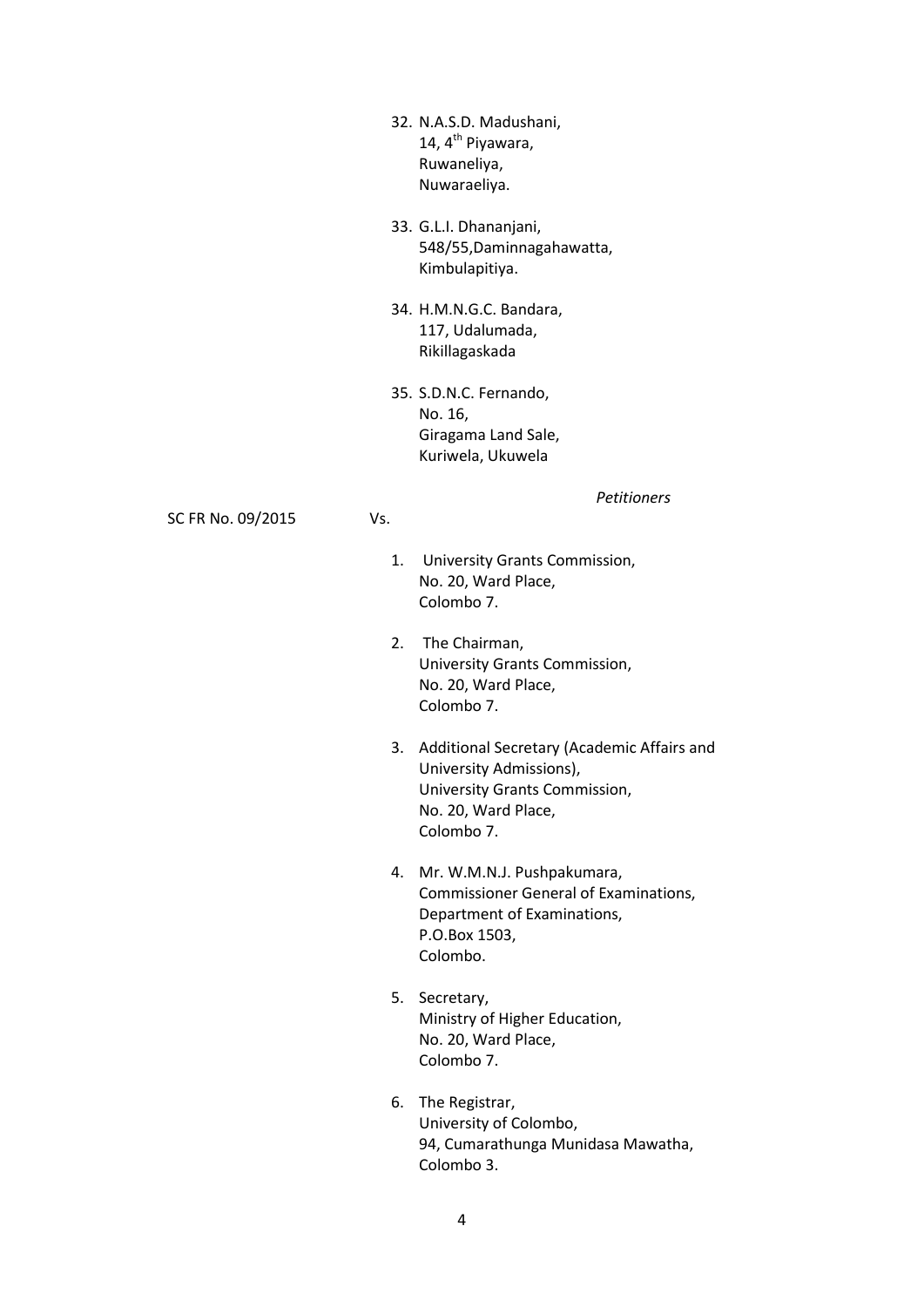- 7. The Registrar, University of Peradeniya, Galaha Road, Peradeniya.
- 8. The Registrar, University of Sri Jayawardanepura, Gangodawila, Nugegoda.
- 9. The Registrar, University of Kelaniya, Dalugama, Kelaniya.
- 10. The Registrar, University of Moratuwa, Bandaranayaka Mawatha, Katubedda, Moratuwa.
- 11. The Registrar, University of Jaffna, Puliyadi Lane, Jaffna.
- 12. The Registrar, University of Ruhuna, Tangalle Road, Matara.
- 13. The Registrar, Eastern University, Batticaloa.
- 14. The Registrar, South Eastern University, Oluvil.
- 15. The Registrar, University of Rajarata, Mihintale.
- 16. The Registrar, University of Sabaragamuwa, Belihuloya, Balangoda.
- 17. The Registrar, North Western University, Kuliyapitiya.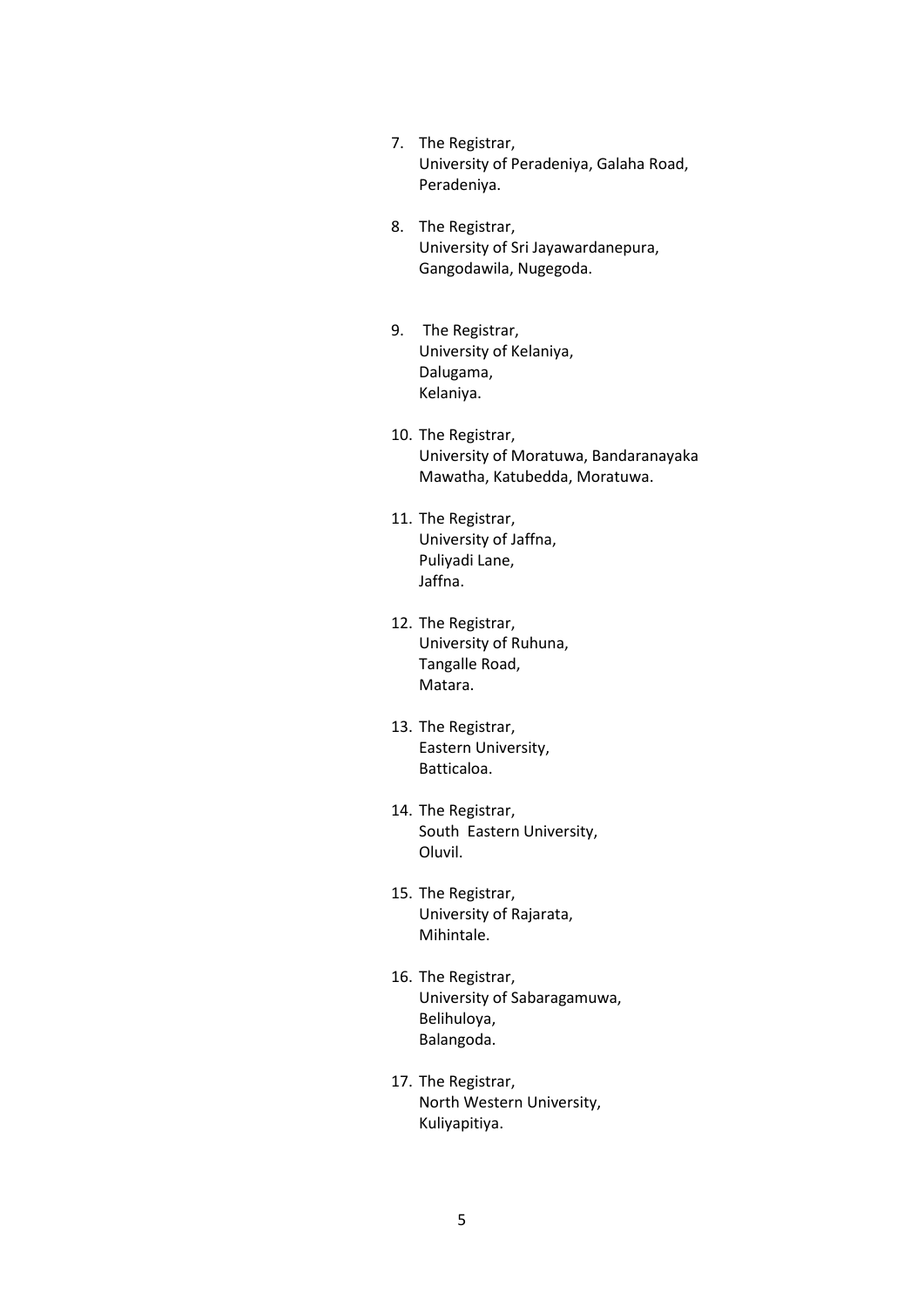|                            |                | 18. The Registrar,<br>University of Uva Wellassa,<br>Badulla.                                                                                                                                                                               |
|----------------------------|----------------|---------------------------------------------------------------------------------------------------------------------------------------------------------------------------------------------------------------------------------------------|
|                            |                | 19. Attorney General,<br>Department of the Attorney General,<br>Colombo 12.                                                                                                                                                                 |
|                            |                | <b>Respondents</b>                                                                                                                                                                                                                          |
| <b>BEFORE</b>              | $\ddot{\cdot}$ | K. Sripavan, C.J.<br>B.P. Aluwihare, P.C., J.<br>Anil Gooneratne, J.                                                                                                                                                                        |
| <b>COUNSEL</b>             |                | Saliya Pieris with T. Nandani for the Petitioners.                                                                                                                                                                                          |
|                            |                | Nerin Pulle, Deputy Solicitor General with S. Gnanaraj,<br>State Counsel for 1st, 2nd, 4 <sup>th</sup> 5 <sup>th</sup> 8 <sup>th</sup> 9 <sup>th</sup> 12 <sup>th</sup> 13 <sup>th</sup> 15 <sup>th</sup><br>$16th$ and $19th$ Respondents. |
| <b>WRITTEN SUBMISSIONS</b> |                |                                                                                                                                                                                                                                             |
| <b>FILED ON</b>            | $\ddot{\cdot}$ | 27.05.2016 by the Petitioners<br>26.05.2016 by the Respondents                                                                                                                                                                              |
| <b>ARGUED ON</b>           |                | 04.05.2016                                                                                                                                                                                                                                  |
| <b>DECIDED ON</b>          |                | 20.07.2016                                                                                                                                                                                                                                  |

#### **K. SRIPAVAN, C.J.,**

The Petitioners are citizens of Sri Lanka who sat for their G.C.E. (Advanced Level) Examinations in the years 2012 to 2014. The  $1<sup>st</sup>$  to the 20<sup>th</sup> Petitioners claim that they sat for the G.C.E. (Advanced Level) Examinations in 2013 in their first attempt and in 2014 in their second attempt. The 21<sup>st</sup> to the 35<sup>th</sup> Petitioners claim that they sat for the G.C.E. (Advanced Level) Examinations in2012 and 2013 in their first and second attempts respectively and in 2014 they sat for the examination for the third time which was the final attempt for University admissions. Thus, all the Petitioners sat for the G.C.E. (Advanced Level) Examinations in the year 2013.

The grievances of the Petitioners are as follows:-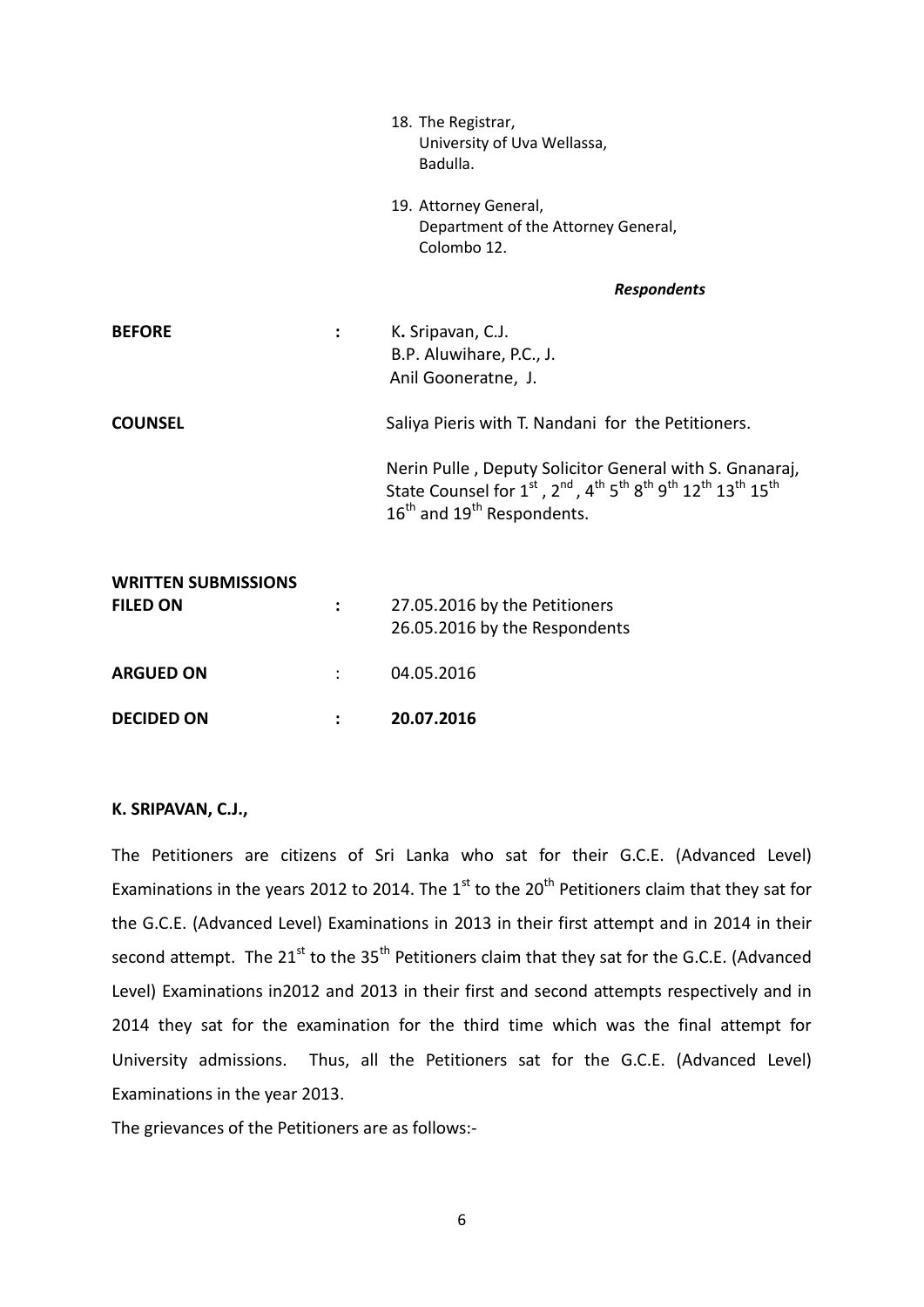- a. the Petitioners have obtained 'better' results at the 2014 examination as against the 2013 examination;
- b. the registration process based on the 2013 results had not been concluded even though the Petitioners have already registered for various courses of study;
- c. the academic sessions of the respective courses of studies had not commenced; and
- d. there was no positive rule barring a student from deregistering from the Course of Study to which he has already registered.

The Court granted leave to proceed on 06.05.2015 for the alleged violation of the Petitioners' fundamental rights guaranteed by Article 12(1) of the Constitution.

Before examining the rival stand of the parties, it may be necessary to consider the relevant provisions of the Universities Act No. 16 of 1998 (hereinafter referred to as the "Act") with regard to admission of students to various Faculties of the Universities.

Section 15 of the Act provides, inter alia, as follows :-

The University Grants Commission is vested with power :-

- (i) to determine from time to time in consultation with the governing authority of each Higher Educational Institution, the total number of students which shall be admitted annually to each Higher Educational Institution and the appointment of that number to the different Courses of study therein; and
- (ii) to select for admission to each Higher Educational Institution in consultation with an with an "Admission Committee" whose composition, powers, duties and functions should be prescribed by the Ordinance.

The legislative intent is therefore crystal clear that the authority to manage and conduct the affairs relating to University admission vests solely with the University Grants Commission. It is to be borne in mind that the Court will not intervene, in the exercise of its power by the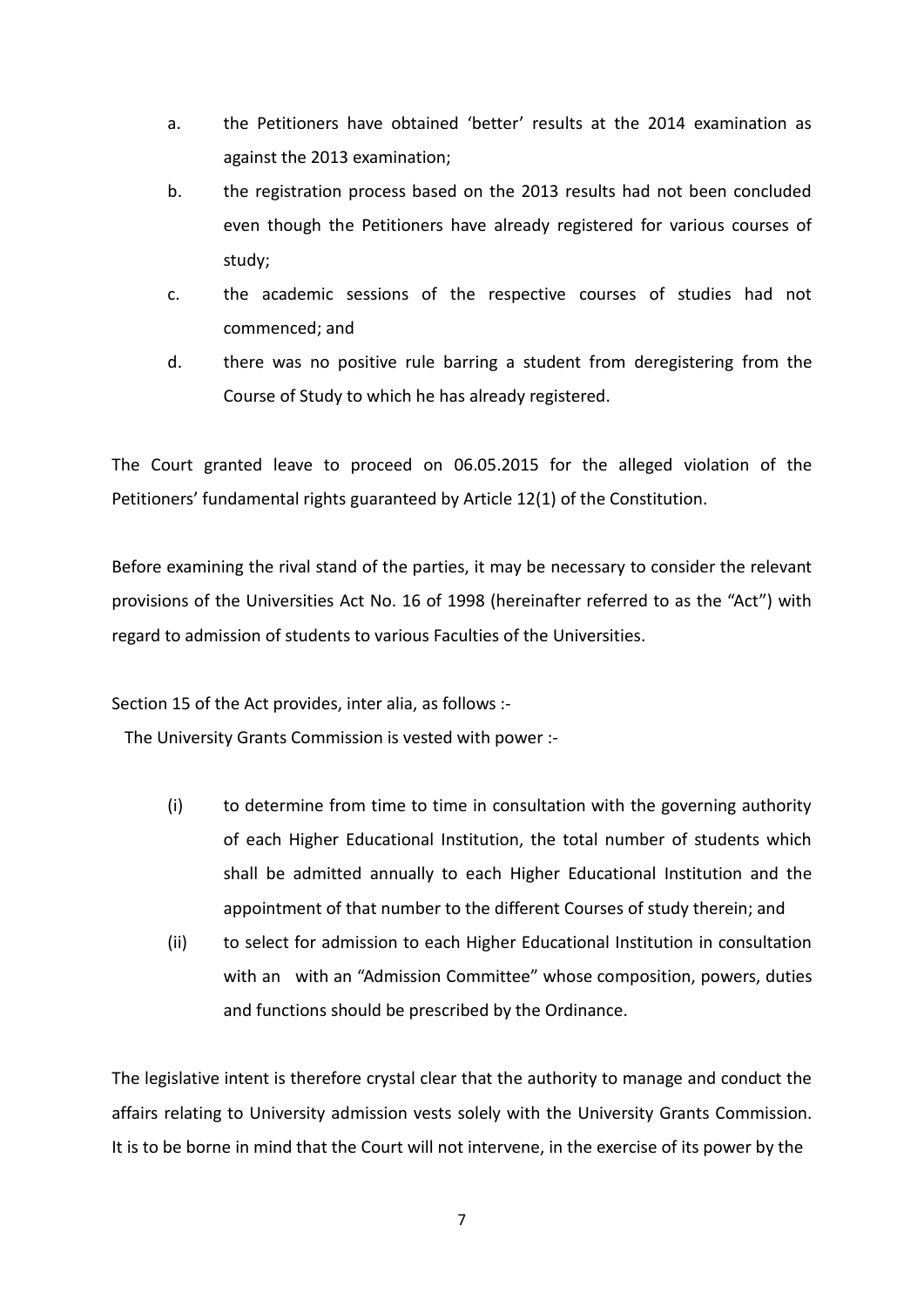University Grants Commission unless the exercise of such power was for an improper purpose not defined in the statute which confers it.

This Court while examining the policy of the University Grants Commission held in *Seneviratne and another* Vs. *University Grants Commission* (1980) 1 S.L.R. 182 at 220 as follows:-

*"This Court would be going outside its judicial powers, were it to substitute its own judgment for that of the University Grants Commission on what is essentially a matter of policy and which has been properly entrusted for decision to that body. When a similar submission was made in Kumar*i *Vs. State of Mysore*, the Supreme Court of India observed …

*But cases of hardship are likely to arise in the working of almost any rule which may be framed for selecting a limited number of candidates for admission out of a long*  list. This however would not render the rule unconstitutional. For relief against *hardships in the working of a valid rule the Petitioner has to approach elsewhere because it relates to the policy underlying the rule"*

The legal position that emerges out of the decision extracted above is that once the University Grants Commission lays down a policy, it has to follow it uniformly even if it causes hardship in certain instances. The first respondent Commission cannot resort to such policy in certain cases where it likes and depart from the said policy as it chooses. Having laid down a definite policy the Commission cannot follow the irrational method of pick and choose. Such action of pick and choose would become arbitrary and violative of Article 12(1) of the Constitution and has to be struck down as being contrary to the constitutional provisions.

It is in this backdrop, I have to consider the complaint of the Petitioners. The Petitioners sat for the G.C.E. (Advanced Level) Examination 2013, the results of which were released on 20.12.2013. The First Respondent thereafter published notices calling for applications for University admission from eligible candidates. The closing date of receiving the said application was 19.05.2014. The Petitioners state that they applied for University

8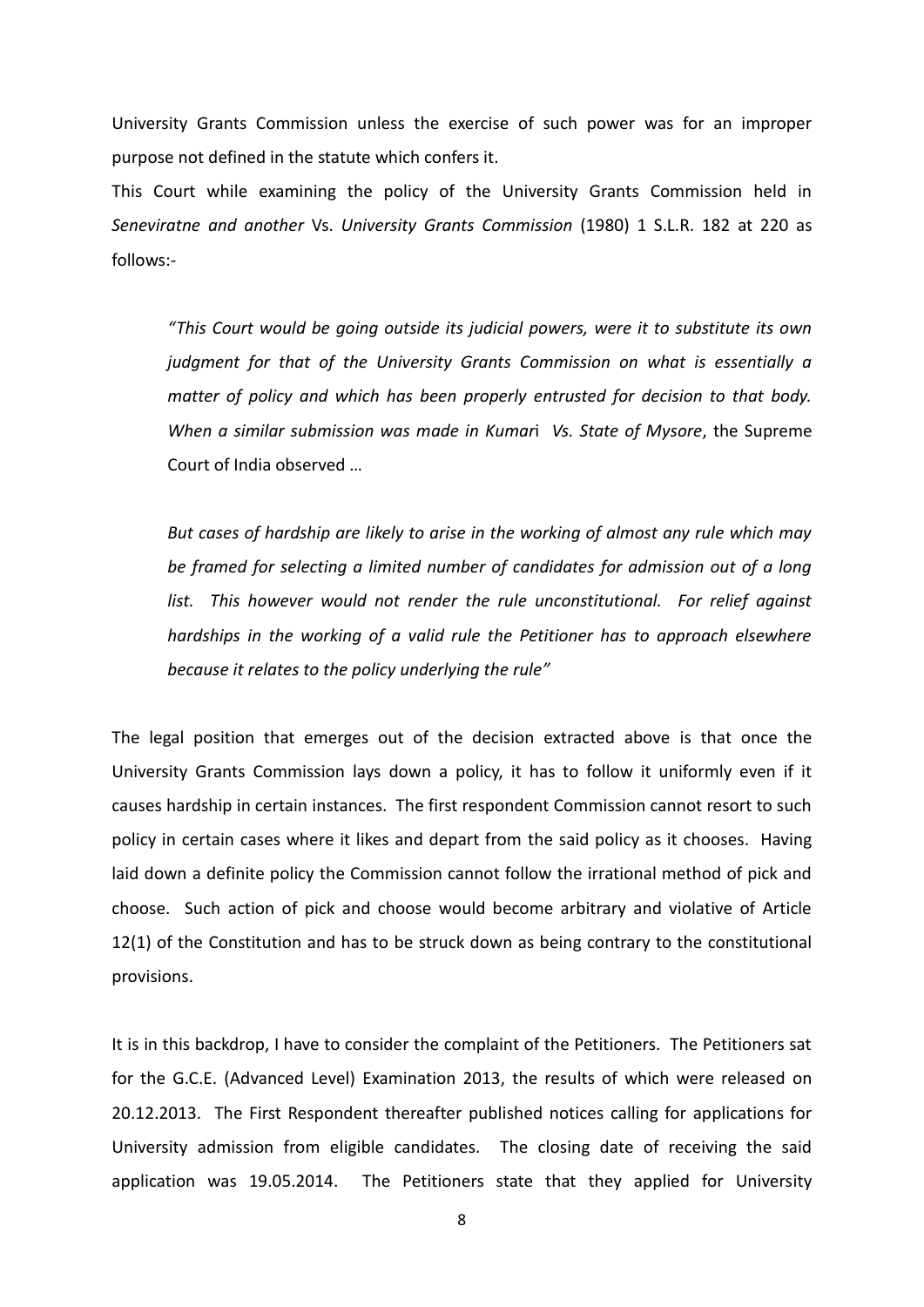admissions by filling the application forms provided by the First Respondent in its handbook and forwarding them to the First Respondent for the academic year 2013/14.

Clause 6.1 of the Handbook refers to the categories of persons who do not qualify for admission as internal students of a University/Campus/Higher Educational Institute. (Clause 6.1 (b) reads thus:-

*"Students who were/are registered (See Note 1) as internal students for courses of study in any institution listed under Paragraphs 1.2 & 1.4 of this Handbook."*

*Note 1 :- Once a student forwards an application to the respective Higher Educational Institution/Campus/Institute for registration after paying the registration fee to the relevant Higher Educational Institution upon receiving a letter from the respective Higher Education Institution or otherwise, he/she is deemed to be registered student.*

Paragraph 1.2 of the Handbook refers to the following Higher Educational Institutions/Campuses/Higher Educational Institutes.

- *1. University of Colombo*
- *2. University of Peradeniya*
- *3. University of Sri Jayewardenepura*
- *4. University of Kelaniya*
- *5. University of Moratuwa*
- *6. University of Jaffna*
- *7. University of Ruhuna*
- *8. Eastern University, Sri Lanka*
- *9. South Eastern University of Sri Lanka*
- *10. Rajarata University of Sri Lanka*
- *11. Sabaragamuwa University of Sri Lanka*
- *12. Wayamba University of Sri Lanka*
- *13. Uva Wellassa University of Sri Lanka*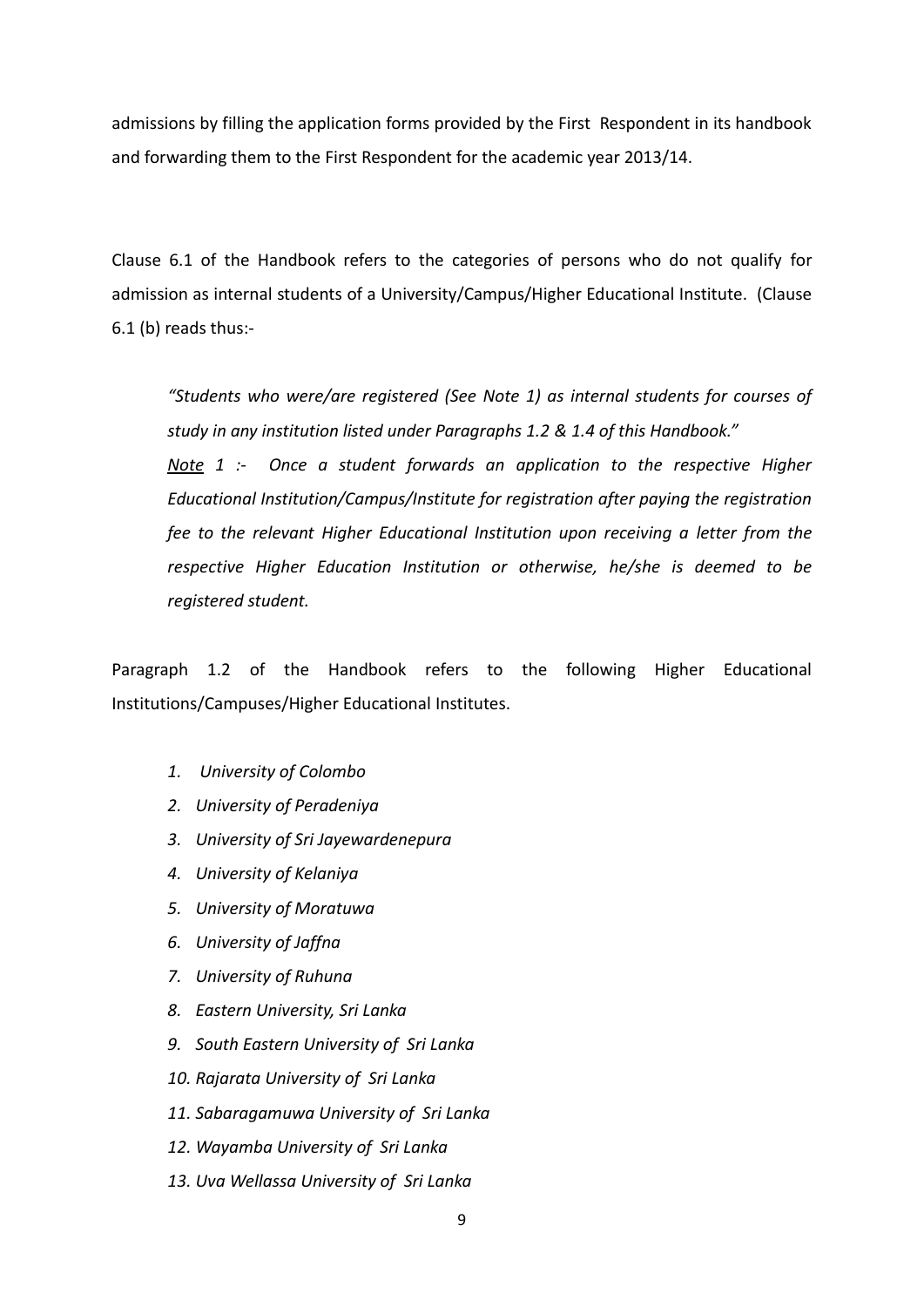- *14. University of the Visual & Performing Arts*
- *15. Sripalee Campus*
- *16. Trincomalee Campus*
- *17. Vavuniya Campus*
- *18. Institute of Indigenous Medicine*
- *19. Gampaha Wickramarachchi Ayurveda Institute*
- *20. University of Colombo School of Computing*
- *21. Swami Vipulananda Institute of Aesthetic Studies, Eastern University, Sri Lanka*
- *22. Ramanathan Academy of Fine Arts, University of Jaffna*

Paragraph 1.4 refers to the following two institutions:-

- *1. Institute of Human Resource Advancement (IHRA). University of Colombo.*
- *2. Institute of Technology, University of Moratuwa.*

The Petitioners at Paragraph 16 of the Petition aver that based on the results of the G.C.E. (Advanced Level) Examination 2013, that registration of the Petitioners for different Courses of Study commended on or around 30.09.3014 and they had to register for their respective Courses of Study on the dates contained in the Chart marked **P1.** The Respondents by way of a motion dated 23.07.2015 produced the Schedule in Annex 1 of the letters requesting the Petitioners for registration to Universities for the Academic Year 2013/14. The letters marked **P4A** to **P4AH** and annexed to the Petition refers to the conditions subject to which the Petitioners would be selected for admission. Those conditions are given in Annex I which was not produced to Court by the Petitioners. The attention of every student who wishes to register at a University as from the commencement of the Academic Year 2013/14, was drawn to certain matters in Annexe 1. One of the matters referred to therein reads as follows:-

(d) Please note that if you will get registered to follow this Course of Study for the Academic Year 2013/14, you will not be eligible for University admission **based on the results of a subsequent G.C.E. (Advanced Level) Examination.** (emphasis added).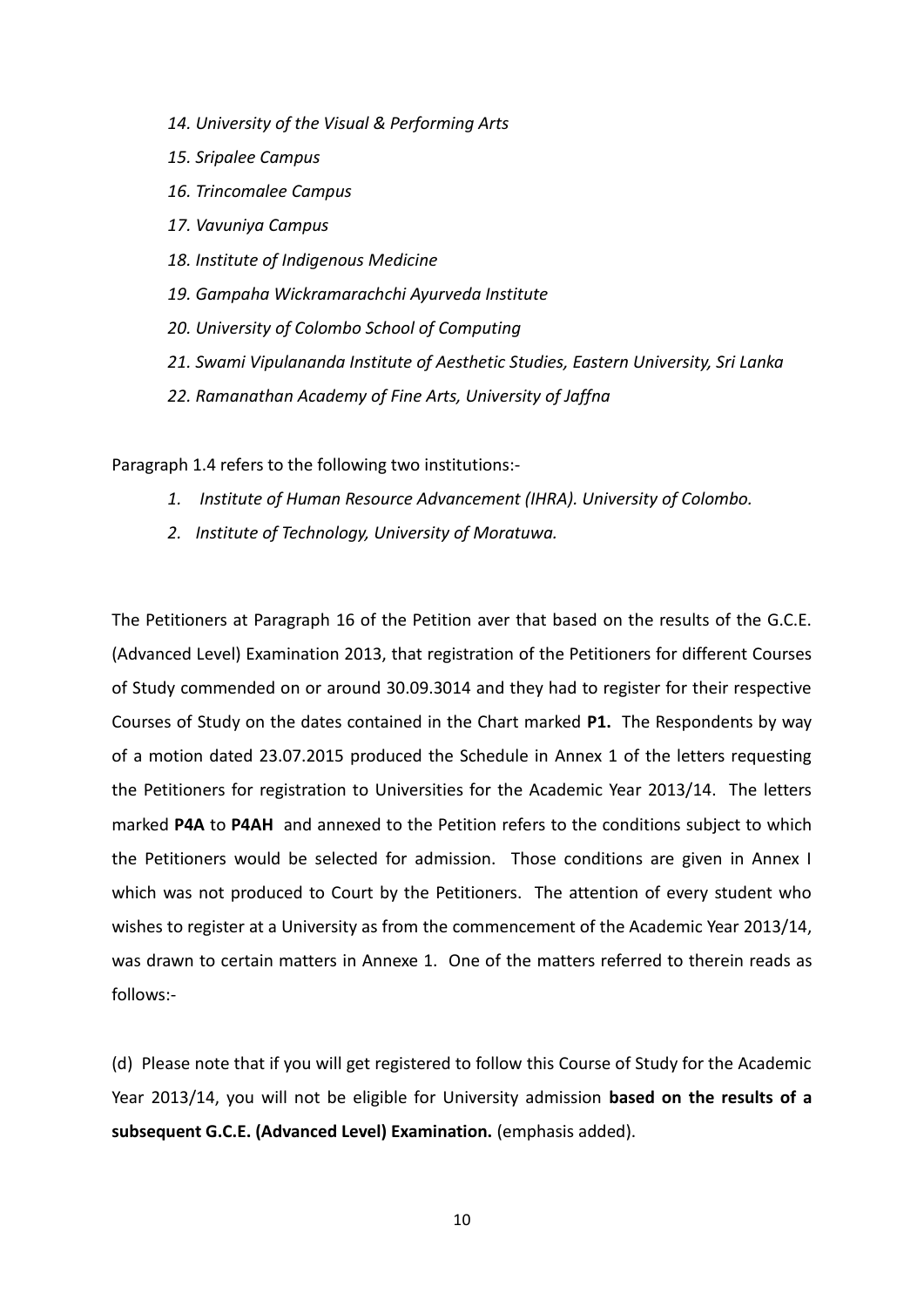Thus, the Schedule in Annex I in a definite and clear terms notifies the policy of the First Respondent with regard to University admissions on the basis of the results of a subsequent G.C.E. (Advanced Level) Examination.

Learned Deputy Solicitor General sought to argue that the Petitioners have suppressed this material fact from this Court by failing to attach Annexe I of the schedule sent to them and referred to in the Petitioners' documents marked **PA** to **P4AH.** In my view, there is much substance in the contention raised by the learned Deputy Solicitor General. It is well settled that the relief under Article 126 of the Constitution is just and equitable and the Petitioners who approach this Court for such relief must come with frank and full disclosure of facts. If the Petitioners fail to do so and suppress material facts, their application is liable to be dismissed on that ground alone.

In a leading case of *R* Vs. *Kensington Income Tax Commissioners* (1917) 1K.B. 486 at 497 Viscount Reading C.J. of Divisional Court observed :-

"………*if the Court comes to the conclusion that an affidavit in support of the application was not candid and did not fairly state the facts, but stated them in such a way as to mislead the Court as to the true facts, the Court ought, for its own protection and to prevent the abuse of its process, to refuse to proceed any further with the examination of the merits. This is a power inherent in the Court, but one which should only be used in cases which bring conviction to the mind of the Court, that it has been deceived."*

Scrutton L.J. made an independent opinion on the following lines:-

*" ……an applicant who does not come with candid facts and clear hands cannot hold a writ of the Court with soiled hands. Suppression or concealment of material facts is not an advocacy. It is a jugglery, which has no place in equitable and prerogative jurisdiction."*

I therefore hold that failure to attach the Schedule in Annexe I to the letters filed by the Petitioners marked **P4A** to **P4AH** amounts to "suppression of a material fact" and the application of the Petitioners is liable to be dismissed without proceeding further with the examination on the merits.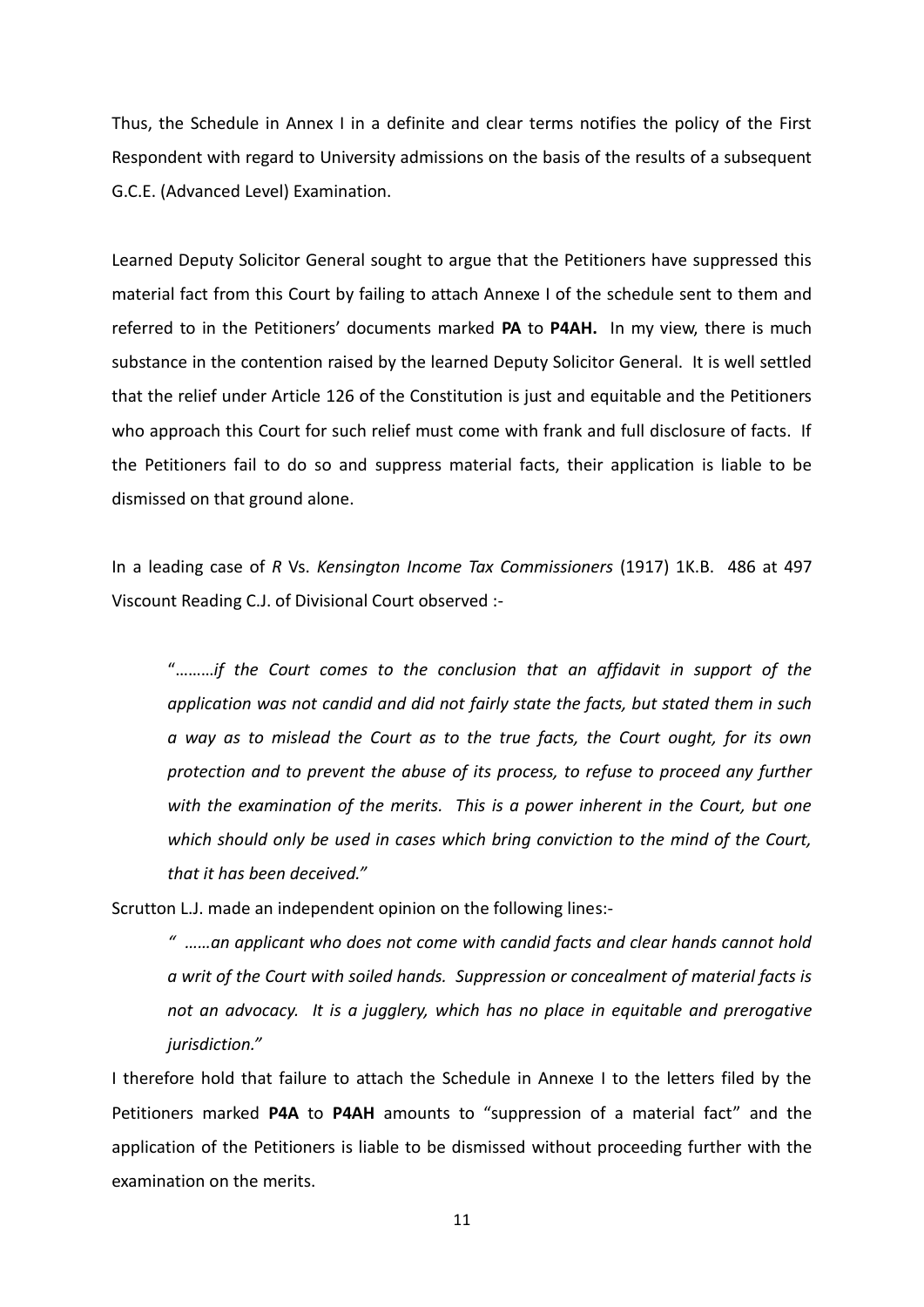However, considering Article 27(2)(h) of the Constitution, which reflects the policy of the State to assure to all persons of the right to universal and equal access to education at all levels and the purported legal wrong as claimed by the Petitioners committed by the First Respondent against the Petitioners, I decide to go into the merits as well. The following facts are not disputed :

- (i) The results of the G.C.E. (Advanced Level) Examination 2013 were released on 20.12.2013.
- (ii) The First Respondent issued the cut off marks for admission to various Courses of Studies on 06.09.2014.
- (iii) The registration period to various Courses of studies commended on 30.09.2014
- (iv) The registration for all Courses of Study for the academic year 2013/ 14 completed on 06.02.2015.
- (v) The results of the G.C.E. ((Advanced Level) Examination 2014 were released in December 2014.

Learned Counsel for the Petitioners contended that the Petitioners would be entitled to register for a Course study which is considered to be better or requiring a higher 'Z' score than the courses/streams for which they were registered, based on the results of G.C.E. (Advanced Level) Examination 2014. The Petitioners state that between 28.12.2014 and 02.01.2015, the Petitioners and their parents made representations and appeals to various parties including the  $1<sup>st</sup>$  Respondent, seeking that they be permitted to cancel their registration for the academic year 2013/14, so that they could apply for University admission based on their results at the G.C.E. (Advanced Level) Examination 2014. The question therefore arises whether the Petitioners have any expectation to apply for and to register for a preferred Course of Study for the next academic year, namely, 2014/15 based on their results at the G.C.E. (Advanced Level) Examination 2014.

In a leading case of *Attorney General of Hong Kong* Vs. *Ng Yuen Shin* [(1983) 2 A C 629 / (1983) 2 W.L.R. 735] the Privy Council on the question of expectation made the following observations:-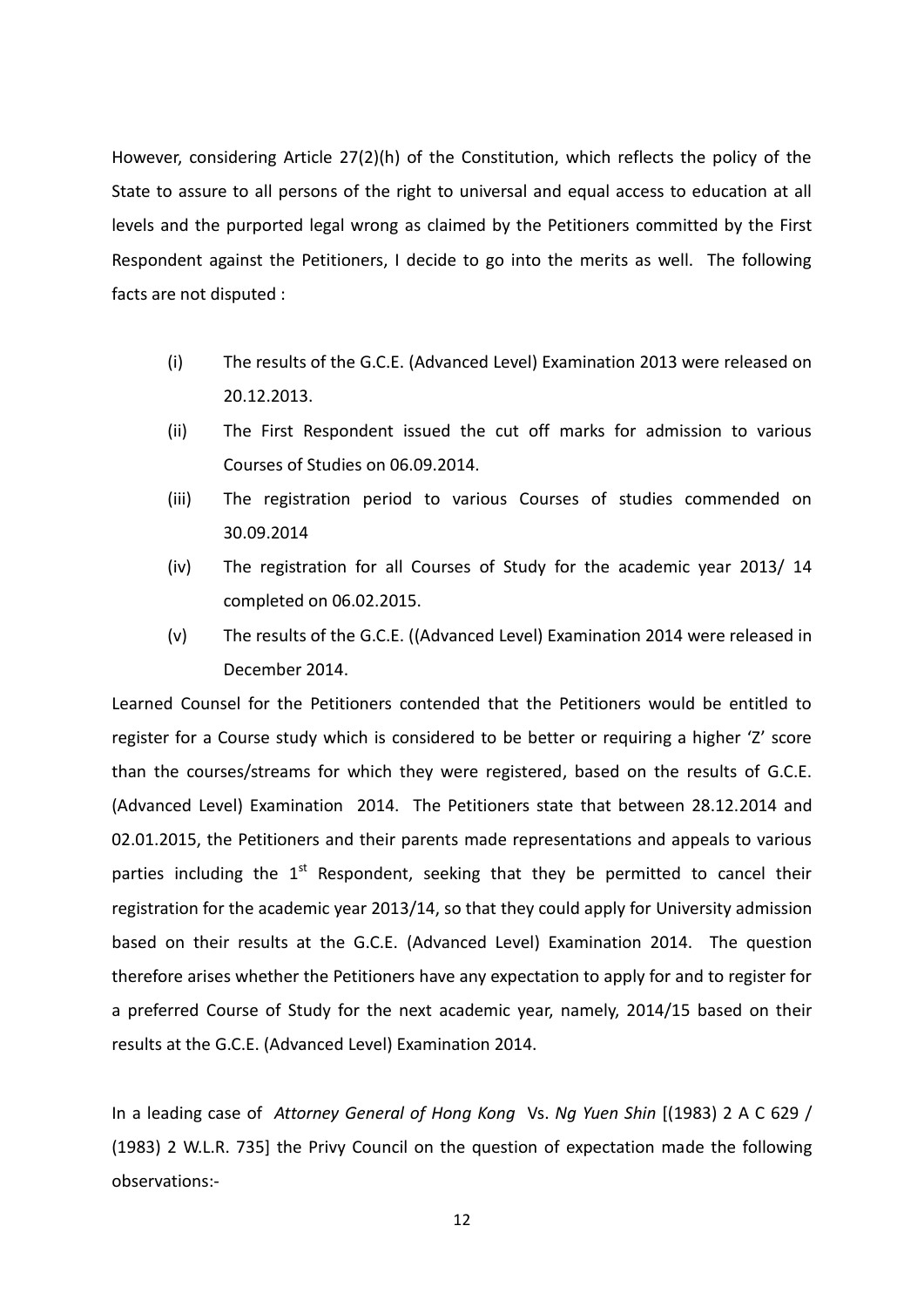"*The expectations may be based on some statement or undertaking by, or on behalf of, the public authority which has the duty of making the decision, if the authority has, through its officers, acted in a way that would make it unfair or inconsistent with good administration for him to be denied such an inquiry."*

Wade on "Administrative Law – Eleventh Edition" at page 452 discusses as to when an expectation becomes legitimate. He states thus :-

*"It is not enough that an expectation should exist; it must in addition be legitimate. But how is it to be determined whether a particular expectation is worthy of protection? This is a difficult area since an expectation reasonably entertained by a person may not be found to be legitimate because of some countervailing consideration of policy or law. A crucial requirement is that the assurance must itself be clear, unequivocal and unambiguous. Many claimants fail at this hurdle after close analysis of the assurance."* 

Based on the discussion of Wade quoted above, the Court has to consider whether the First Respondent Commission did give any assurance to the Petitioners in a clear, unequivocal and unambiguous term, that based on the results of the G.C.E. (Advanced Level) Examination of 2014, they would be permitted to cancel their registration for the academic year 2013/14 to enable them to apply for the next academic year 2014/15. Neither the Handbook relating to University Admission for the Academic Year 2013/14 nor the Annexe I referred to in the letters marked **P4A** to **P4AH** refer to any such assurances. On the contrary, the Schedule in Annexe I attached to the letters marked **P4A** to **P4AH** clearly and unambiguous states that once a student registers to follow the Course of Study for the academic year 2013/14, he/she will not be eligible for University admission based on the results of a subsequent G.C.E. (Advanced Level) Examination. Thus, I hold that the Petitioners do not have a legitimate expectation to register for a preferred Course of Study for the Academic year 2014/15 based on their results at the G.C.E. (Advanced Level) Examination 2014.

I shall go further and examine whether any such benefit has been regularly granted by the

13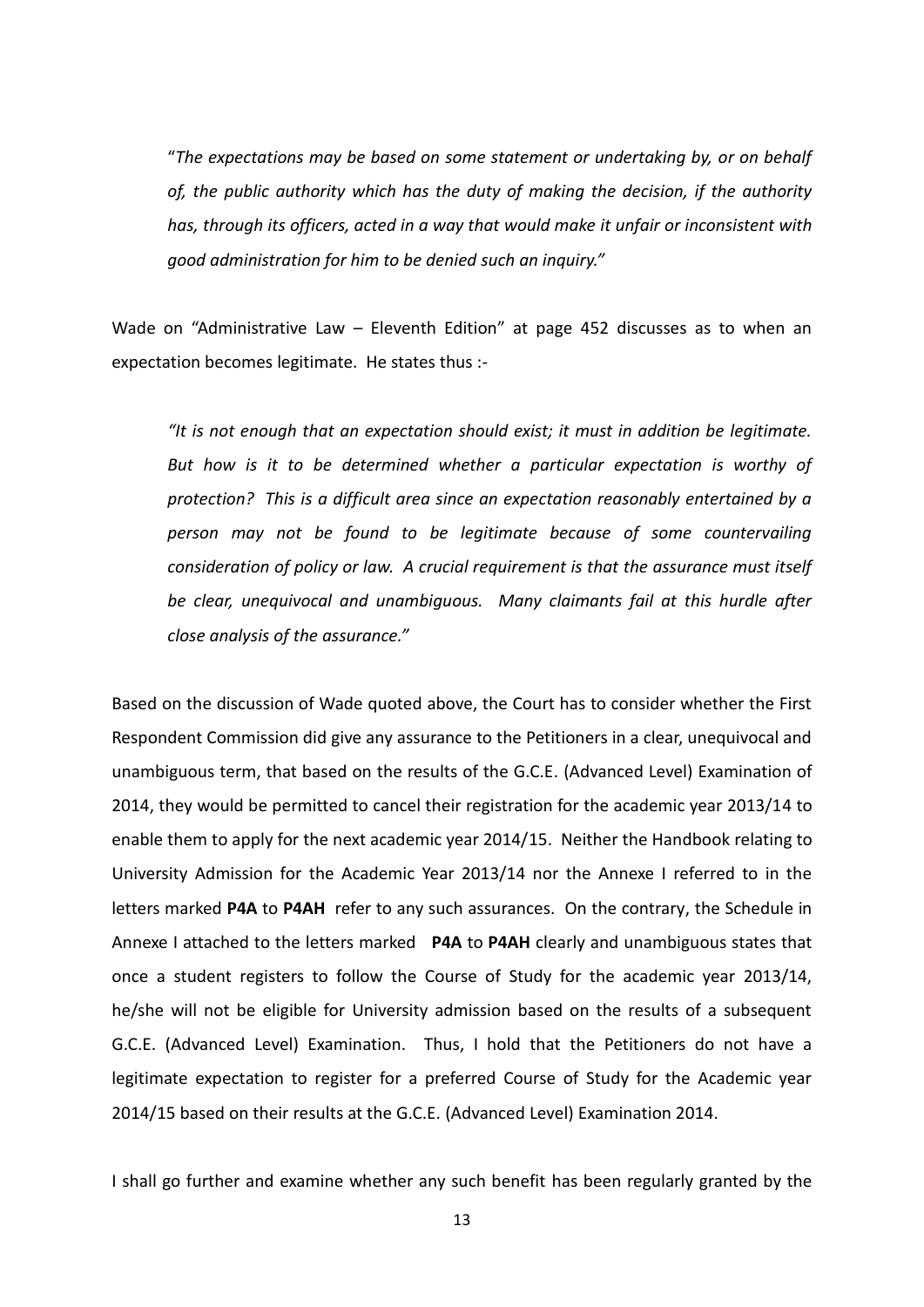First Respondent in the past and such benefits have been denied to the Petitioners. The Second Respondent in his affidavit dated 08.06.2015 states that the policy of the First Respondent morefully reflected in Clause 6.1(b) of the Handbook for the relevant academic year was introduced by the First Respondent in the year 2007 and the First Respondent gave wide publicity to the same and **this policy has never been challenged to date.** (emphasis added.)

A notice marked **R6** and published in the Newspaper in October 2006 for all prospective candidates for University Admission from 2007 G.C.E. (Advanced Level) Examination onwards reads thus:-

"……*a Candidate who is registered for a particular Course of Study in a Higher Educational Institution/Institute, based on the results of the G.C.E. (Advanced Level) Examination in 2007 or a later year is not eligible for University admission based on the results of the subsequent G.C.E. (Advanced Level) Examination."*

Hence, the Petitioners cannot succeed based on a benefit given to students in the past as such benefit or concession was not extended to students after 2007.

It is settled principle of law that where a power is given to do a certain thing in a certain manner, that thing must be done in that way and not in any other way. Thus, having laid down the conditions/rules subject to which admissions to the Universities could be made the First Respondent cannot deviate from the conditions/rules laid down thereafter. This Court in *Noon* Vs. *University Grants Commission and Others* S.C. F.R. 352/2010 (S.C. Minute 23.11.2013) observed as follows :

*" …….that in terms of Section 15(vii) of the Universities Act No. 16 of 1978, as amended, the selection of students for admission to Universities has to be done in consultation with the Admission Committee. Once the governing criteria for admission is decided by the Commission, it is the duty of the Commission to apply the said criteria strictly in terms of the powers vested in it. The conditions given in* 

14